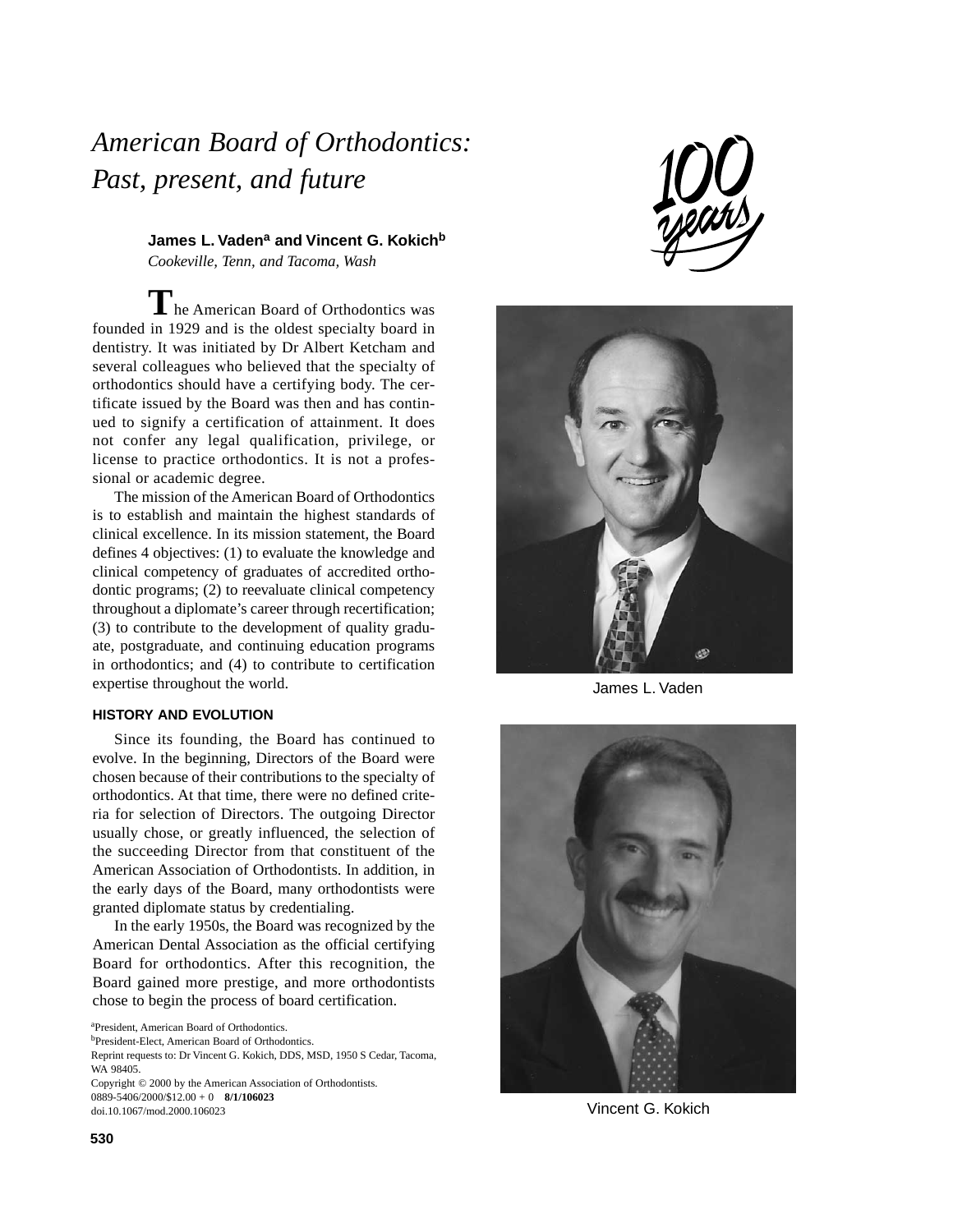In the 1950s and 1960s, a clinician desiring ABO certification would write a thesis and also present clinical case reports. There was no written examination. As the Board certification process developed, the need for a written examination was discussed. The Phase II written examination was implemented in 1964. During the years from 1964 to 1978, the candidate could either write a thesis or take a written examination. The thesis requirement was eliminated in 1978. From that time on, candidates became certified in much the same way as they are presently, with a written examination along with the presentation of clinical case reports.

#### **DIRECTOR SELECTION (PHASE I)**

As the American Board of Orthodontics became more sophisticated in its examination protocol, the Director selection process also became more organized. Russell Greer (AAO President) and O.B. Vaughan (ABO President) developed the current Director selection process; it was approved by the American Board of Orthodontics and by the American Association of Orthodontists, and was fully implemented in 1988.

The selection process for Directors requires that each AAO constituent form an ad hoc committee that nominates 3 to 5 individuals who they feel have sufficient credentials to serve as Director/Examiner.

The ABO reviews the nominees and chooses the individual who they feel best fits the needs of the Board at that particular time. The name of this person is placed before the AAO Board of Trustees for approval. If approved, the individual is proposed to the AAO House of Delegates for final confirmation. This process has worked well, because it allows the Director selection process to be free of political influence.

#### **WRITTEN EXAMINATION (PHASE II)**

The written examination has evolved into a wellrespected testing instrument that is now used by many graduate orthodontic programs as a method for evaluating not only the academic qualifications of their students, but also the educational effectiveness of their graduate curricula. However, this testing process went through a tremendous metamorphosis during the 1990s.

Before 1992, the written examination was generally a "collection" of questions that were submitted to the Board from a variety of sources. In 1993, feeling the need to strengthen the examination and make it more reliable and valid, an examination committee was formed to oversee the establishment of a new process for constructing the written examination. Dr Richard Diemer, educational consultant to the Board, deserves a tremendous amount of credit for steering the examination committee during this process.

Presently the examination committee begins by identifying specific topic areas to be tested. These topic areas mimic the didactic and clinical criteria that are used to accredit graduate orthodontic programs. The committee then constructs an examination that will carefully and accurately measure the knowledge base of the candidate.

After each examination the responses to questions are scrutinized to determine if they are effective. Each year, about one third of the questions are new, but in most cases the data or performance of these questions are known. The examination committee intends to construct an examination that will produce a predictable level of performance from the candidates.

#### **CLINICAL EXAMINATION (PHASE III)**

The clinical examination has a specific purpose. It intends to determine the candidate's knowledge of clinical orthodontics and the quality of the candidate's clinical abilities. Over the past 20 years, the numbers and types of case reports have varied. Before the 1990s, candidates were required to display 15 case reports with records made before treatment, immediately after treatment, and at least 2 years after removal of orthodontic appliances. However, these requirements were modified to encourage greater participation.

As we enter the new millennium, the candidate is now required to display 10 case reports from specific categories of malocclusions. In addition, the candidate is only required to exhibit records made before and immediately after orthodontic treatment.

Probably the greatest recent change in the Phase III examination process has been the development of an objective grading system for assessing the quality of the candidate's treatment results. In November 1998, the American Board of Orthodontics published its grading system for dental casts and panoramic radiographs in the *American Journal of Orthodontics and Dentofacial Orthopedics*. This system is used by Directors and examiners to accurately and objectively assess the quality of treatment of cases presented during the Phase III clinical examination.

In 1999, measuring gauges and instructions for their use were also sent to candidates so they could grade their own treatment results before presenting them to the Board. In this way, the candidates would know whether the quality of the result could meet the standard established by the Board. At present the Board is still developing the cephalometric portion of the objective grading system.

The Board has created a Calibration Committee that will oversee the implementation and modification of this objective grading system in the future. The